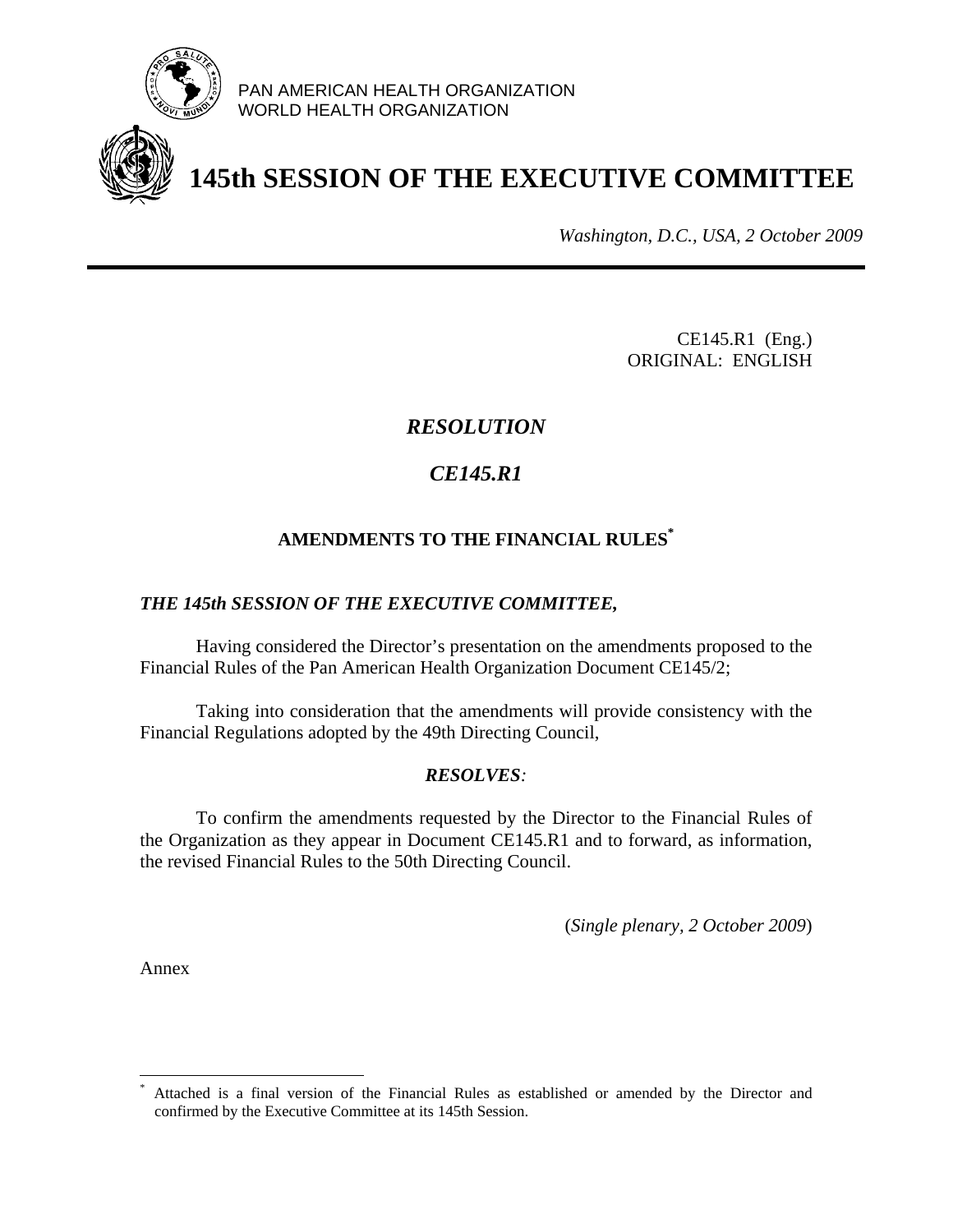# **THE FINANCIAL RULES OF THE PAN AMERICAN HEALTH ORGANIZATION**

# **Rule I—Applicability and Delegation of Authority**

- 101.1 These Financial Rules are established in accordance with Financial Regulation 1.4 and are supported by operational policies, procedures, and accounting manuals reflecting industry best practices.
- 101.2 The Director is responsible to the Pan American Sanitary Conference (hereinafter referred to as "Conference") or the Directing Council for the implementation of the Financial Rules in order to ensure effective financial administration, the exercise of economy and safeguard of the assets of the Organization.
- 101.3 These Rules apply uniformly to all sources of funds and all activities of the Organization unless otherwise stated in these Rules.
- 101.4 Without prejudice to Financial Rule 101.2, the Director may delegate in writing, together with authorization for re-delegation to other officers of the Organization, such authority considered necessary by the Director for the implementation of these Rules including issuance of operational policies and procedures. All designated officers shall be responsible and accountable to the Director for the exercise of any authority delegated to them.

# **Rule II—The Budgetary and Financial Reporting Periods**

(No Rules Established)

# **Rule III—The Program and Budget**

103.1 Biennial Work Plans, including the planned program and budget, will be submitted by each managerial entity for the Director's approval, and will serve as the basis for the program and budget proposals.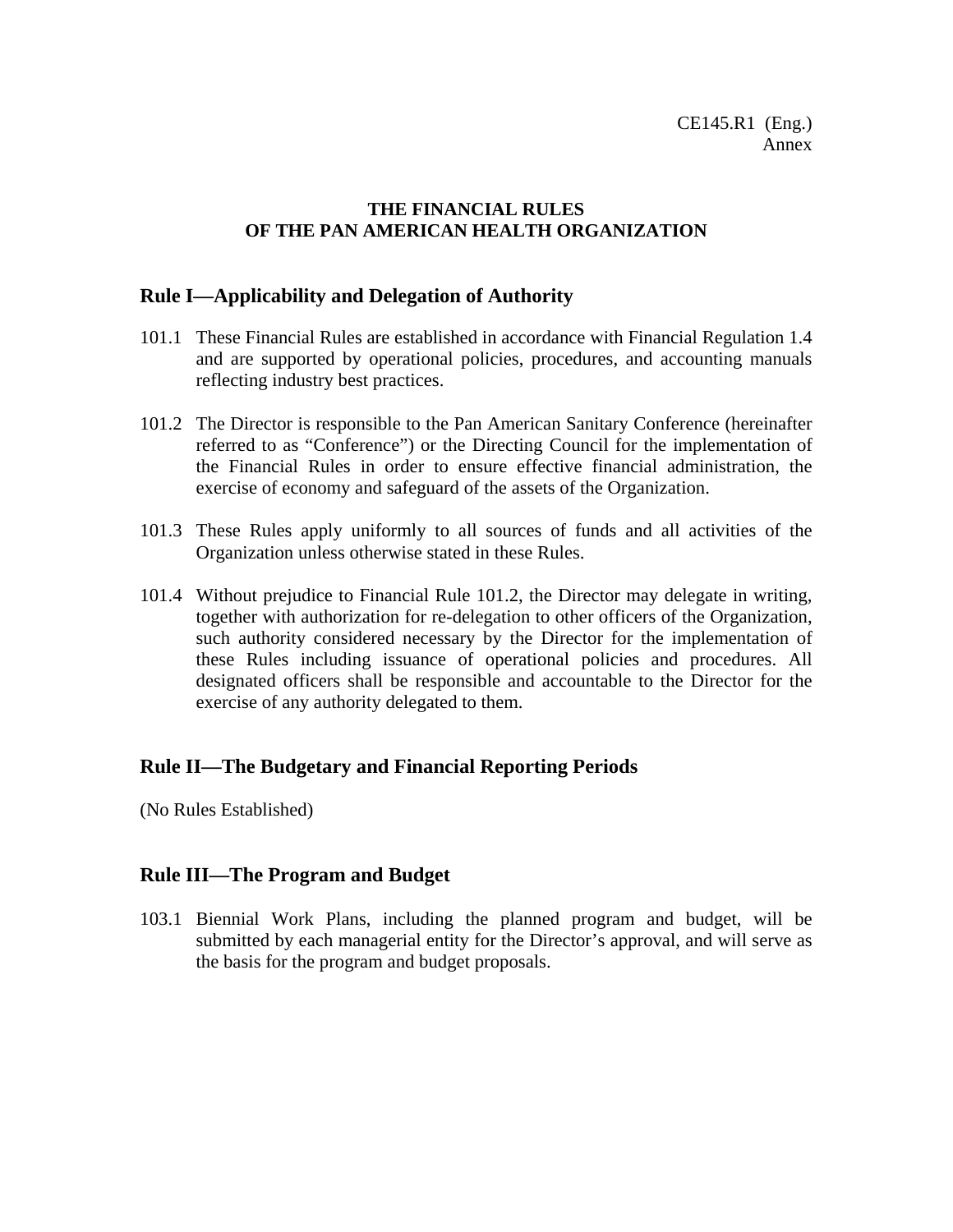CE145.R1 (Eng.) Annex  $-2$  -

- 104.1 The Regular Budget appropriations approved by the Conference or Directing Council constitute a budgetary authority to incur expenses for the purposes for which the appropriations were adopted. The Director may determine the level amount of the appropriations that would be prudent to allocate as budgetary authority for making commitments**,** taking into account the available balance in the Working Capital Fund and other financial resources available to fund the approved Regular Budget appropriations.
- 104.2 Budgetary authority is granted in accordance with levels set by the Director, the appropriation resolution and the policies of the Conference, Directing Council and the Executive Committee.
- 104.3 Designated officers to whom budgetary authority has been granted are accountable to the Director for the correct use of the resources made available.
- 104.4 In order to incur expenses, the designated officers must establish commitments in line with their budgetary authority granted by the Director.
- 104.5 Commitments may only be established by designated officers and must be supported by satisfactory documentation. All activities that create liabilities against the resources of the Organization must be represented by commitments that are established when the liability arises.
- 104.6 Commitments by designated officers may be established only for the purpose indicated and may not exceed the budgetary authority granted.
- 104.7 Proposals for, and revisions to, commitments, including procurement of goods and services, must comply with the Financial Regulations, these Rules, and shall be rejected under the following conditions:
	- (a) funds are not available
	- (b) the procedures of the Organization are not being observed
	- (c) the financial situation of the Organization will be prejudiced
	- (d) the purpose of the proposed commitment is not in the interests of the Organization.
- 104.8 In accordance with Regulation 4.2, and as determined by the Director, the commitments and associated budgetary authority for those goods and services whose delivery was delayed due to unforeseen circumstances shall be carried forward to the subsequent budgetary period. Delivery and payment of these commitments must occur in the first six months of the new budgetary period, and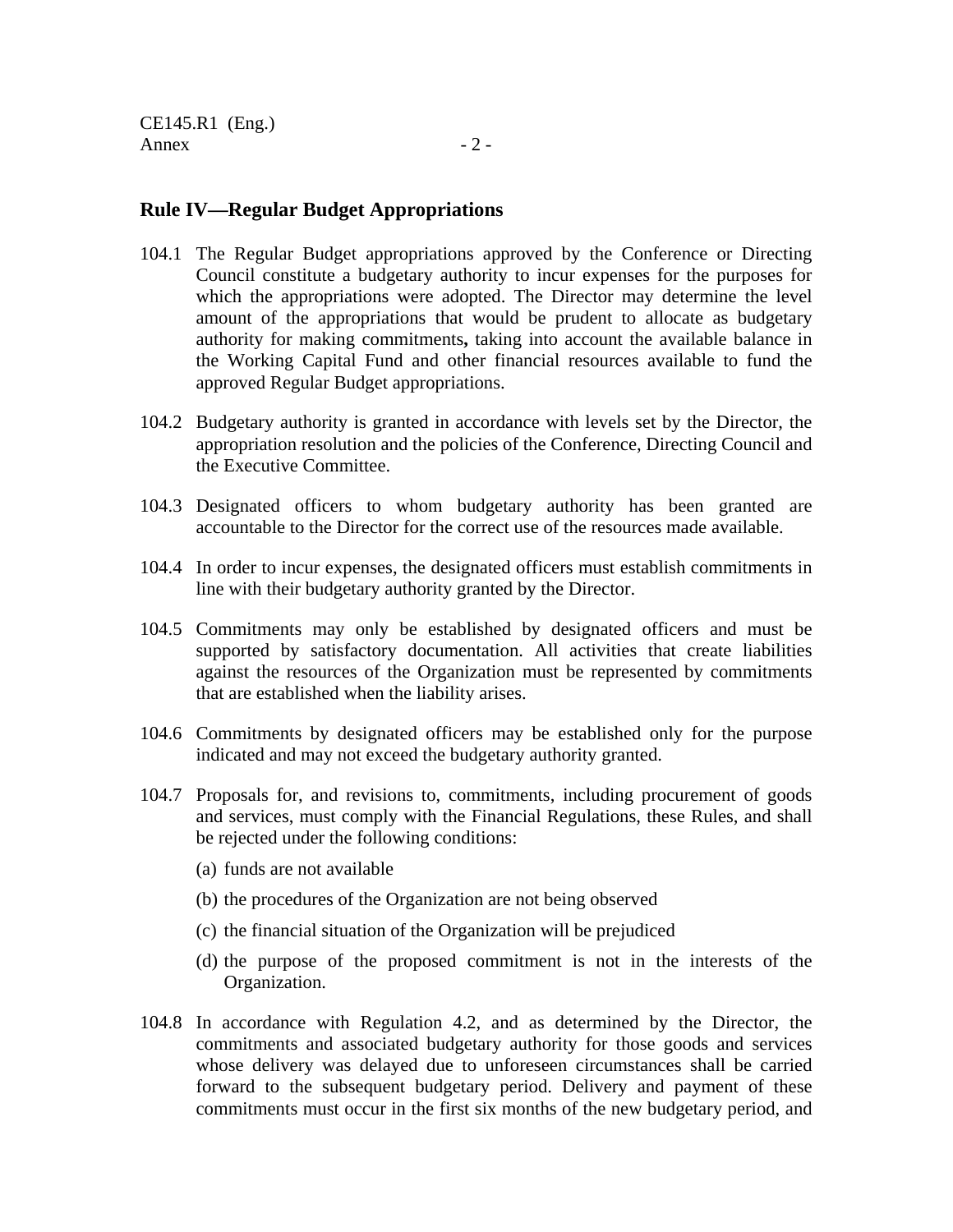will be reported separately within the new program and budget. The balance of any undelivered commitments will be credited to the budgetary surplus of the new budgetary period, and will be available for use in accordance with the applicable Regulations.

### **Rule V— Provision of Regular Program Budget Funds**

(No Rules Established)

### **Rule VI—Revenue - Assessed Contributions**

- 106.1 The Director shall inform Members of the status of their assessed contributions at least two times per year, immediately following the meetings of the Executive Committee and the Conference or Directing Council.
- 106.2 As set forth in Financial Regulation 6.6, the Director shall determine the acceptability of payment of assessed contributions in currencies other than United States dollars subject to annual approval on a case-by-case basis. The approvals will stipulate any terms and conditions that the Director considers necessary to protect the Organization, including any limits to the amount authorized to be paid in local currency.
- 106.3 Any payments in currencies other than United States dollars that have not received prior approval from the Director, or do not comply with the terms of approval stipulated by the Director may be automatically returned to the relevant Member, and the assessed contribution concerned shall continue to be due and payable.

#### **Rule VII—Working Capital Fund and Internal Borrowing**

- 107.1 In addition to Regular Budget funding requirements, resources may be made available from the Working Capital Fund to finance unforeseeable and extraordinary expenses.
- 107.2 The term "unforeseeable expenses" means expenses arising from, or incidental to, the carrying out of a program in accord with the policies approved by the Conference or the Directing Council, which expenses were not foreseen when the estimates were made.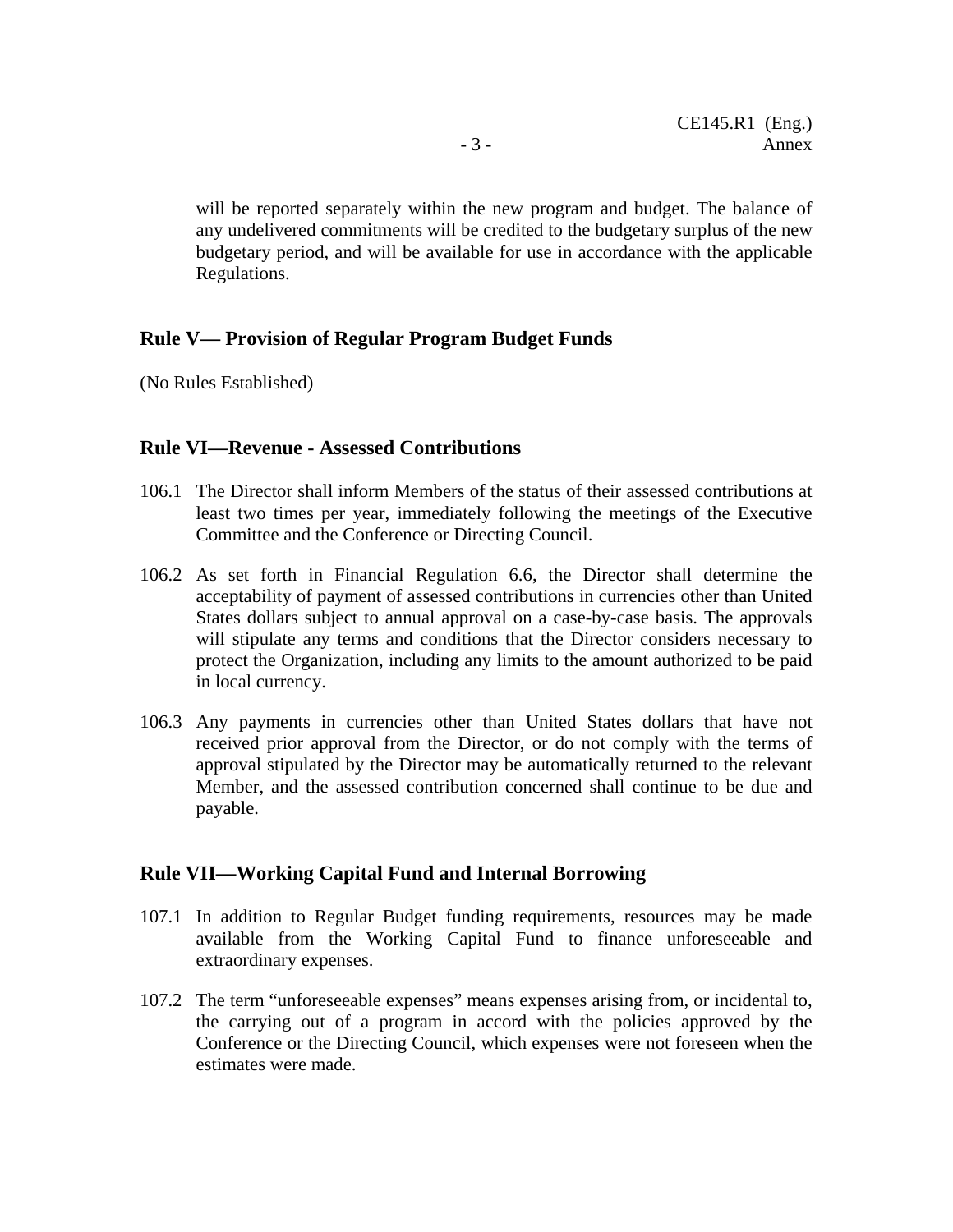107.4 A designated officer shall be responsible for the preparation of information on the status of all commitments relating to unforeseeable and extraordinary expenses to be submitted to the Executive Committee, and shall prepare the supplemental estimates required in connection therewith for submission to the Conference or Directing Council.

# **Rule VIII—Revenue - Other Sources**

- 108.1 Other sources of revenue could include the net result of non-budgetary operational activities including, but not limited to, gains and losses on currency exchange, disposal of fixed assets, rebates, gifts, etc.
- 108.2 All voluntary contributions will be supported by a signed written agreement consistent with these Regulations and Rules, and policies and procedures in effect.
- 108.3 The Director may issue budgetary authority for expenses to be financed from sources other than the Regular Budget in amounts consistent with the terms of the signed written agreement and industry best practices governing cash management. These funds will be administered in accordance with Rules 104.3 to 104.7 unless otherwise stated in these Rules.
- 108.4 Program Support Costs will be levied on all voluntary contributions unless otherwise authorized in writing by the Director.
- 108.5 The standard Service Charge will be levied on procurement funds activities unless otherwise authorized in writing by the Director.

# **Rule IX—Funds**

(No Rules Established)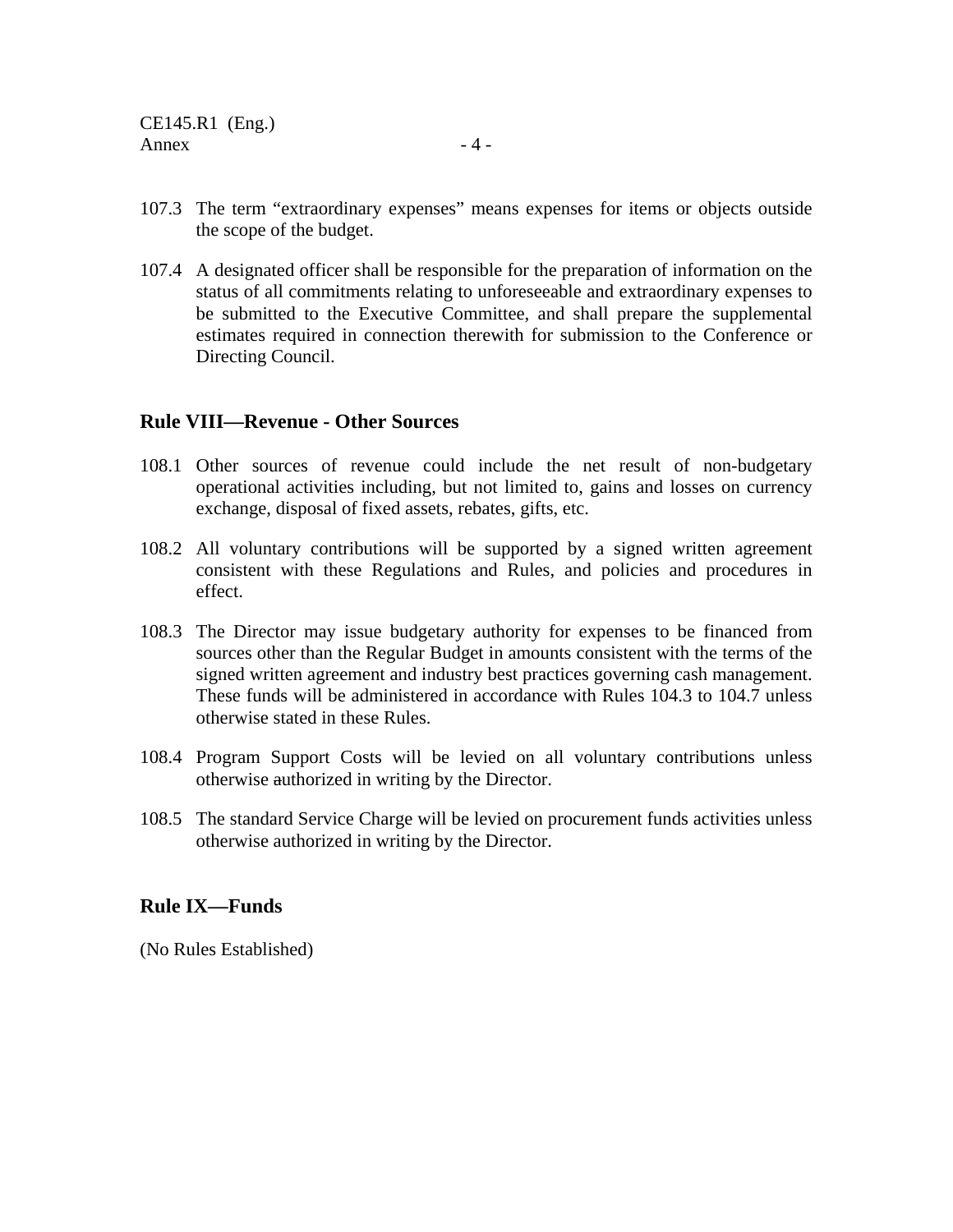#### **Rule X—Custody of Financial Resources**

- 110.1 Financial resources in the custody of the Organization shall only be kept in financial institutions designated by the Director or officers designated by the Director.
- 110.2 The Director of Administration or designated officer shall be responsible for the management of all financial institution accounts including investment and custody accounts.
- 110.3 All financial resources received by the Organization, other than assessed contributions, must be supported by a valid written agreement signed by the Director or designated officer. Otherwise such resources shall be returned to the originating source.

#### **Rule XI—Investments**

- 111.1 Investment policies shall be drawn up in accordance with Financial Regulation 11.1. An Investment Committee, chaired by the Director of Administration, shall assist the Director in formulating these investment policies. The Committee shall determine appropriate investment instruments and maturities, and shall monitor the performance of funds invested. In accordance with Regulation 10.2, the Committee may designate investment managers for the management of any of the financial resources in the custody of the Organization.
- 111.2 No interest shall be payable by the Organization on financial resources deposited with or administered by it unless otherwise requested in advance and authorized in writing by the Director.

#### **Rule XII—Internal Control**

- 112.1 In order to ensure effective internal control within the Organization, in accordance with Financial Regulation XII, the Director shall establish measures, including (i) an internal oversight and evaluation mechanism, (ii) appropriate delegations of authority, (iii) segregation of duties and (iv) other measures that are consistent with industry best practice.
- 112.2 The Director shall designate the officer responsible for establishing and maintaining an adequate internal control of the operations of the Organization as deemed necessary. The internal controls structure shall include: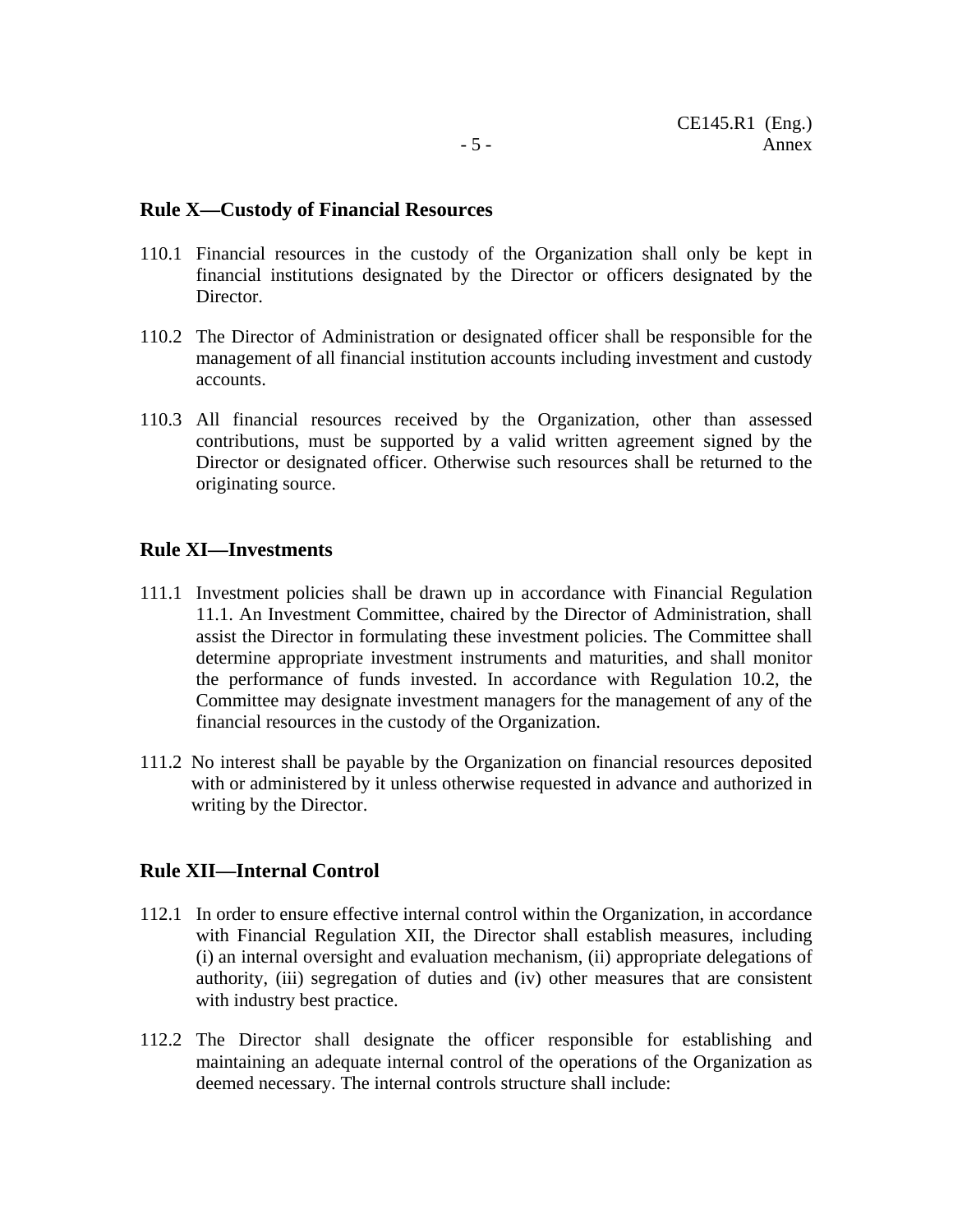- (a) The accomplishment of the strategic objectives and goals in line with the mission of the Organization,
- (b) The efficient and effective administration of resources,
- (c) The compliance with regulations and rules, policies and procedures, and decisions of the Governing Bodies,
- (d) The identification and management of organizational risks,
- (e) The appropriate designation of officers responsible and accountable for conducting the business of the Organization,
- (f) The integrity and reliability of information.

#### Payments

- 112.3 Payments shall not be made in advance except as where otherwise specified in these Rules. Payments shall only be made on the basis of satisfactory supporting documents duly certified by designated officials confirming that in accordance with the terms of the contract, the amount is correct and services have been rendered or delivery has been completed.
- 112.4 Where operationally justified and only on an exceptional basis, contracts or purchase orders may be entered into which require partial payment in advance prior to the delivery of goods or performance of services. Such practice shall be fully documented.
- 112.5 In order for any contract or purchase order to be entered into requiring full payment in advance, the officer requesting such terms shall provide full justification and demonstrate why such payments terms are necessary in the interest of the Organization. All such payment terms shall be subject to approval of the designated officer.
- 112.6 Designated officials may authorize advances to staff members and other persons in connection with the execution of official duties for PAHO and staff entitlements.
- 112.7Designated officers are responsible and accountable for all resources under their control.
- 112.8 Panels of signatories shall be designated by officials authorized by the Director. All payments from the Organization's bank accounts shall be signed by two officials of the appropriate panels. Where deemed necessary, in exceptional circumstances, the officials authorized to designate panels of signatories, may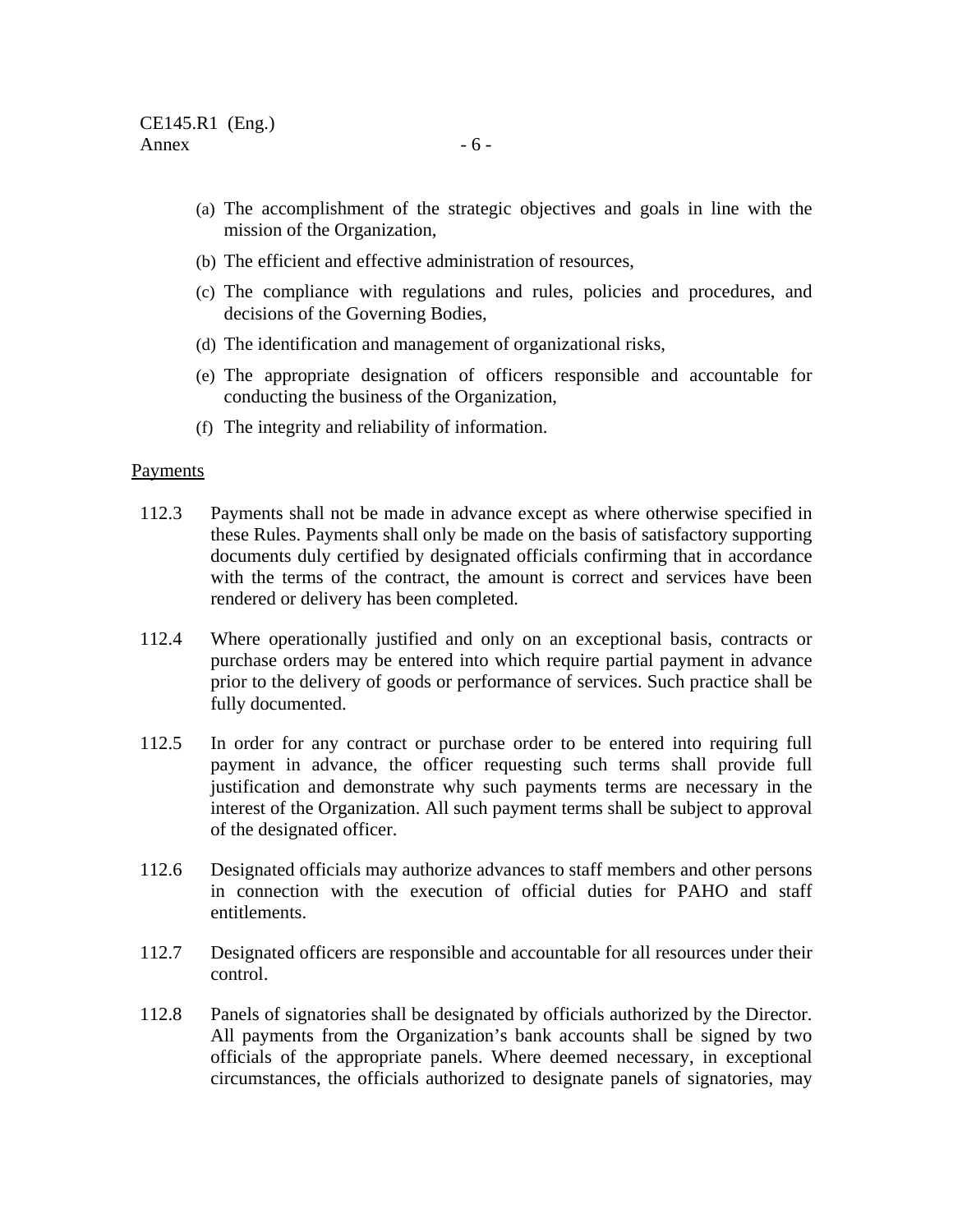authorize the signature of payments by one official only, provided that there are adequate safeguards for the protection of funds.

- 112.9 Comprehensive policies and procedures for core functions must be properly documented, maintained and disseminated across the Organization.
- 112.10 Fixed asset records will be maintained by the designated officer, however acquired and from whatever source, in accordance with applicable policies, procedures and accounting standards.
- 112.11 An annual physical inventory shall be taken of all fixed assets.
- 112.12 The designated officer may declare a fixed asset to be surplus or obsolete if it has no further future economic benefit to the Organization. The disposal of a fixed asset should result in the best possible outcome to the Organization, including the sale, donation or scrapping.
- 112.13 The gain or loss from the disposal of a fixed asset shall be recognized in Other Revenue.
- 112.14 Subject to the provisions of Financial Rule 104.1, goods and services may be provided to governments, specialized agencies, and other international organizations on a reimbursable or reciprocal basis on such terms and conditions as may be prescribed by the Director.
- 112.15 Policies and procedures shall be established, documented, and disseminated for procurement and contracting activities.
- 112.16 Procurement and contracting activities shall be entered into for and on behalf of the Organization only by duly authorized officers.
- 112.17 All purchases and other contracts shall be made on the basis of competitive bids, except when otherwise authorized by the Chief of Administration.
- 112.18 Contracts are normally awarded to the lowest bidder. However, where it is considered to be in the interests of the Organization, the acceptance of a bid other than the lowest, or the rejection of all bids may be authorized by the designated officer.

#### **Rule XIII—Accounts and Financial Statements**

113.1 The accounts shall comprise a consolidated general ledger of the Organization, subsidiary ledgers and auxiliary systems, which shall include all financial and budgetary transactions of the financial period to which they relate, in accordance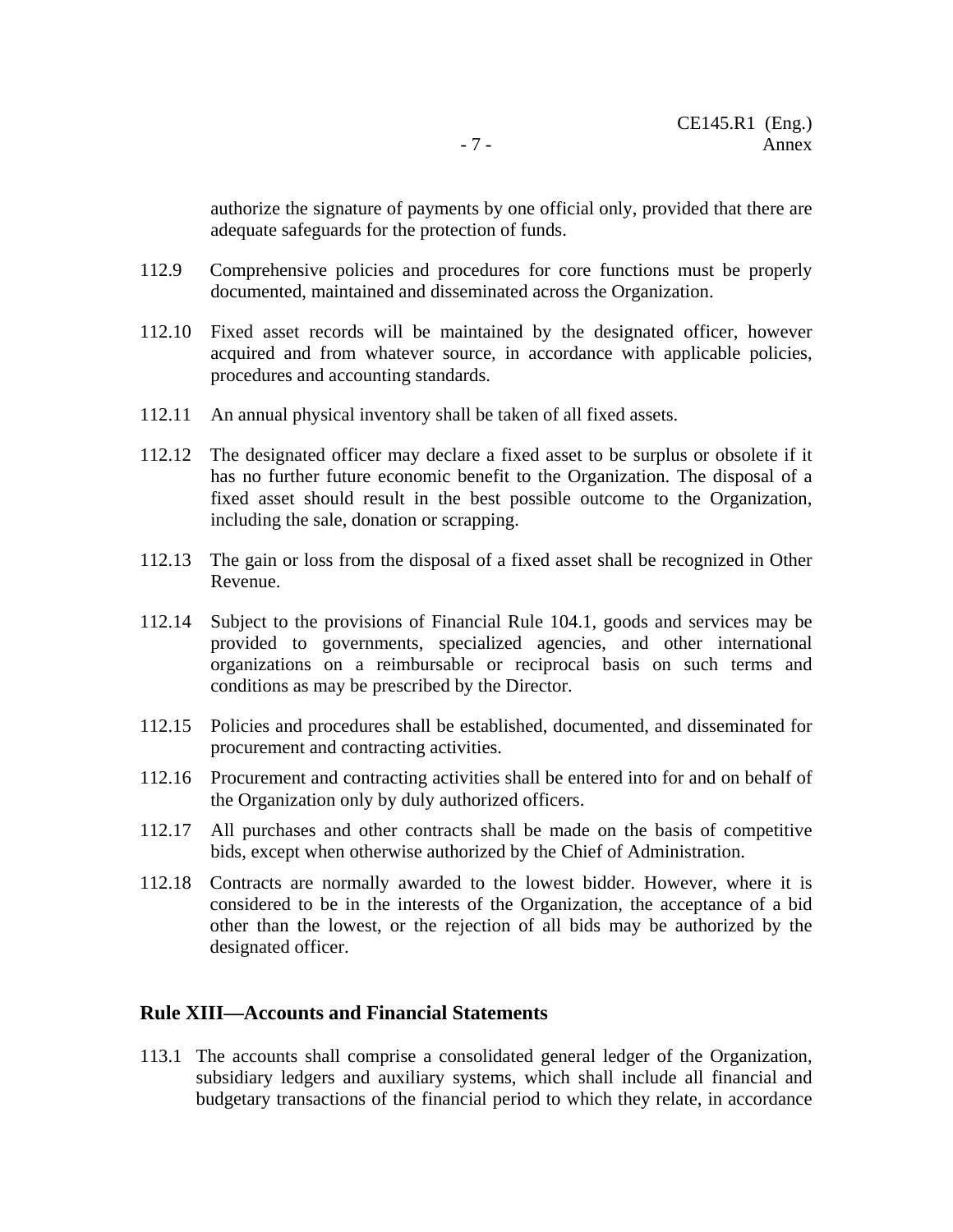with the accounting standards adopted by the Conference or the Directing Council. All official financial reporting shall be prepared from these accounts.

- 113.2 Subject to Financial Rule 101.3 and in line with accounting standards, the Director shall determine those entities administered by the Organization that shall be authorized to maintain their own accounting records, and which shall be reported periodically within the financial statements of the Organization.
- 113.3 All financial transactions and statements shall be supported by documentation to be retained as an integral part of the official records of the Organization for the period prescribed by industry best practice.
- 113.4 The Director shall submit financial statements, taken from the accounts referred to in Financial rule 113.1 to the Executive Committee for review and comment within the timeframe stipulated in the corresponding Rules of Procedure following the financial reporting period covered. The Executive Committee will subsequently forward the document to the Conference or the Directing Council. The statements shall be prepared in accordance with the accounting standards adopted by the Conference or the Directing Council, the Financial Regulations and these Rules, and shall include such other information as may be necessary to indicate the financial position of the Organization.
- 113.5 The financial statements shall also disclose any ex-gratia payments and any losses as a result of theft or fraud which have occurred during the financial reporting period.

# **Rule XIV—External Audit**

114.1 The appointment process of the External Auditor by the Conference or the Directing Council must be based on professional criteria to ensure independence, objectivity and compliance with standards and best practices.

# **Rule XV—Resolutions involving Expenses**

115.1 Notwithstanding Regulations 15.1 and 15.2, the Director may finance unforeseeable and extraordinary expenses from the Working Capital Fund in accordance with Financial Regulation 7.4 or from other sources of funds consistent with the terms and conditions of those funds.